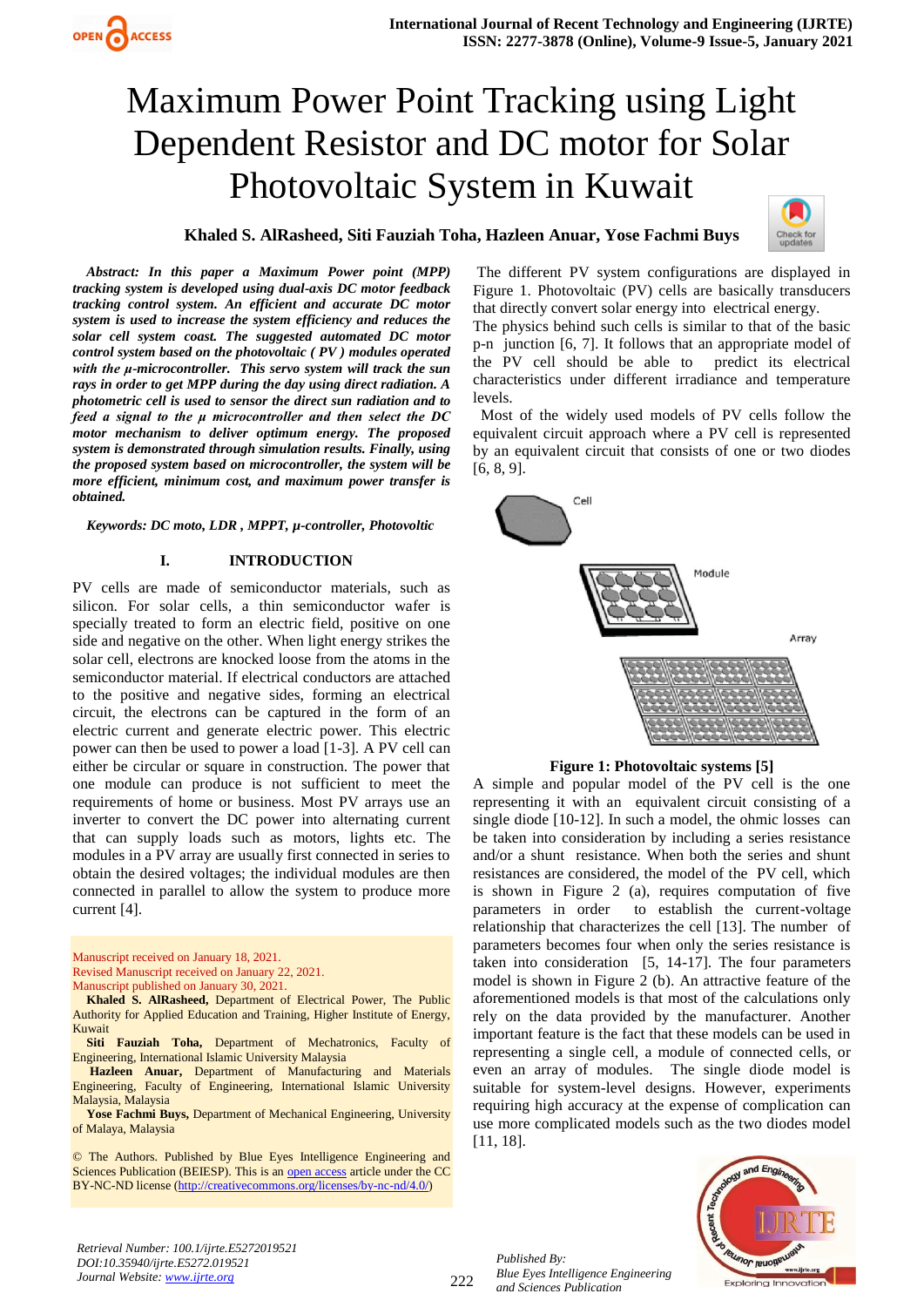

## **Figure 2: The equivalent circuit in single diode PV models. (a) Five parameters model. (b) Four parameters model.**

Energy needs are growing in many instances to aid and fulfil the boom of world need. Many nevertheless depend heavily on the natural gas, coal and crude oil as the major power resources. However, these fossil fuels which can be categorized as non-renewable strength are finite and will burn up eventually [19, 20]. As they are depleting, it will become greater highly priced and international locations will be competing for the reserves that are left. The photo voltaic electricity had been used dated again because seventh century B.C. Throughout the century the method of harnessing photo voltaic power had advanced such as having photo voltaic thermal energy, photo voltaic tower and photovoltaic technologies. Solar electricity is the most promising renewable energy as it is naturally handy and clean derived from the sun. Solar energy can be produced silently with minimal maintenance, no pollution and no depletion of resources. There are two techniques to produce electrical energy from the solar which are via concentrating solar thermal or through a photovoltaic (PV) cell [21-23]. The most frequent way use for generating electrical energy is photovoltaic technology which will convert mild energy (photons) at once into electrical energy (voltage) via the aids of photo voltaic cell made up of silicon. It is extensively installed in the residential buildings usually at rooftop and open area the place availability of daylight is high. However, the primary challenges of solar strength application are decrease electricity density and role exchange of sun. Thus it inflicting lengthy length of time to attain higher energy conversion to electricity. Consequently, exploring excessive efficiency photo voltaic tracking technological know-how is blooming as it is seen as necessary and realistic method to achieve most excellent effectivity for solar-to-electric conversion. Just like in different international locations in the world, the need of power in the developing use such as Kuwait turns into foremost concern. The essential dealer of electricity in Kuwait is come from oil and gas[24, 25]. Nowadays, the use of oil and fuel is viewed as the essential motive of the carbon emission which will lead to the greenhouse effect. Apart from that, the oil and gas assets are getting lower and hold decreasing. In such systems, a number of inputs are transferred to a microcontroller from the sensors through the feedback which detect relevant parameters induced by the sun, manipulated in the microcontroller and then yield desired position.

## **II. SYSTEM ARCHITECTURE: SUN POWERED TRACKER COMPONENT DESIGN**

*Retrieval Number: 100.1/ijrte.E5272019521 DOI:10.35940/ijrte.E5272.019521 Journal Website: www.ijrte.org*

There are total 3 conceptual designs generated and will explain in detail as the following. First of all, the dark blue color represents the stand base. The orange is the base for the PV panel and grey color represent the PV panel. In the Figure 3(a) is one of the conceptual designs which are "Rigid Base" concept design. In this conceptual design, the base is perpendicular to upward. Next, the second conceptual design is shown in the Figure 3 (b) This is a "Single Axis Base" concept design which is the base can rotate only single axis. The base can only rotate up and down for the whole base with PV panel. After that, the third concept design is shown on the Figure  $3(c)$  which is more different with the previous conceptual design. This conceptual design is built up by "Dual Axis Base" which the PV panel can move up and down, left and right. This able PV panel to rotate 360 degrees and always perpendicular to the sunlight to ensure maximize the solar energy harvesting process. Finally, all the 3(d) different conceptual designs are generated and drawn by using the Solidworks software. The next step will be the selected method to finalize the most suitable hybrid harvesting system design in the design evaluation.



**Figure 3: Conceptual Design of Solar Tracking System** 

**Figure 4 shows that the exploded drawing of the dual axis solar tracking system. All the structure and design can be viewed in detail based on the drawing**



**Figure 4: The Exploded Drawing for Solar Tracking System**

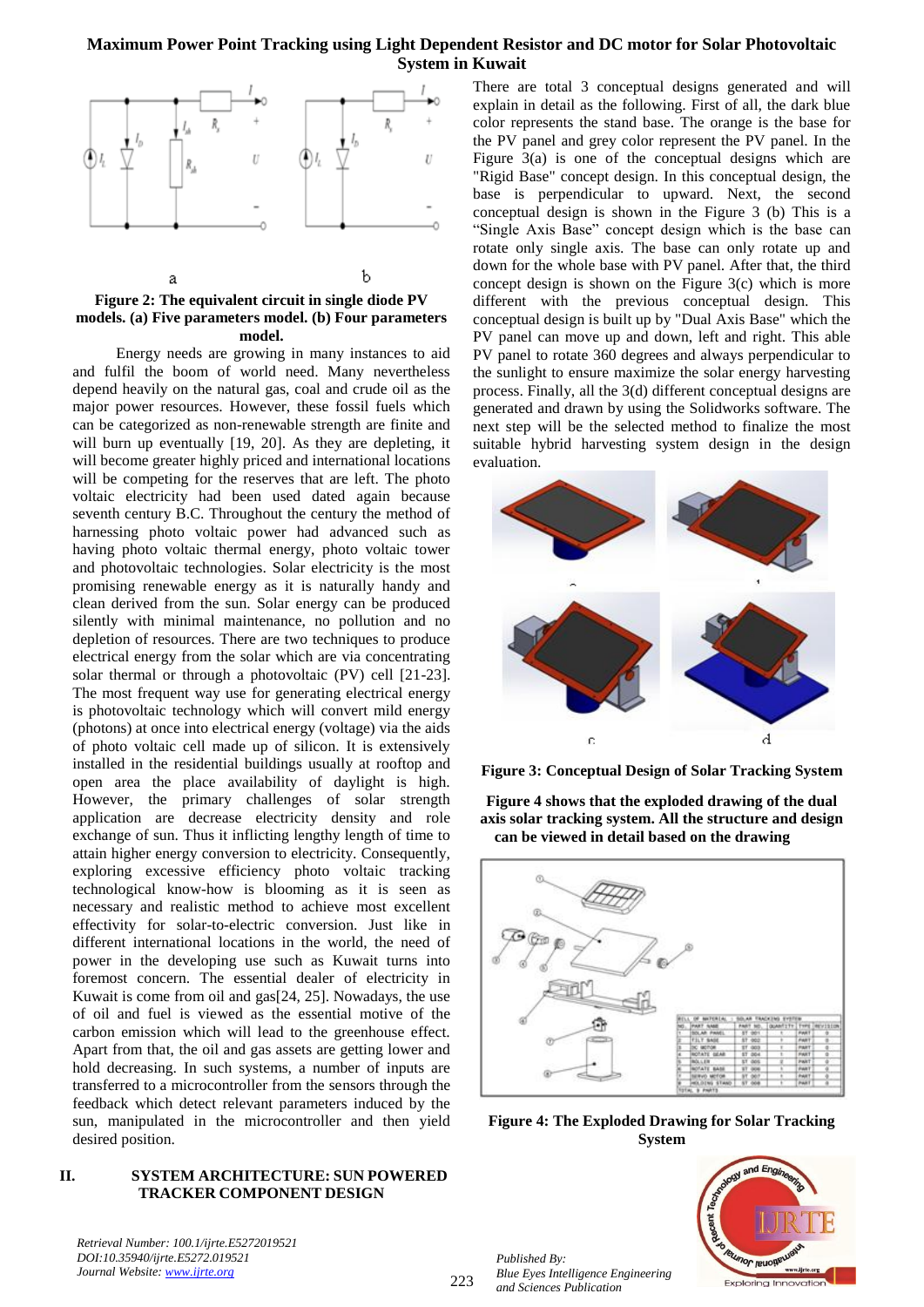Firstly, the 6 units of the LDR on top of the tilt base need identify the name as shown in the programming below. All these 6 units sense values will give a name to indicate the position of the LDR. There are 3 units for left hand side and 3 units on the right-hand side. The name on the horizontal will differentiate by top (Top), middle (Mid) and bottom (Btm). All units of LDRs total arrangement as shown in Figure 5.



**Figure 5: The Arrangement of LDR**

In prototype of solar tracking system, the DC motor is controlled for the tilt to ensure left hand total value and right-hand total value different less than 200ohm. To achieve less than this reading, the DC motor will turn to left hand side or right side until achieving a steady mode for the tilt base [24]. The movement of the DC motor as shown in the Figure 6.



**Figure 6: The Rotation for DC Motor**

## **III. EXPERIMENTAL SETUP: SUN POWERED TRACKER COMPONENT DESIGN**

Setup has two parts (i) Electronic sensors (ii) Mechanical mechanism.

*Retrieval Number: 100.1/ijrte.E5272019521 DOI:10.35940/ijrte.E5272.019521 Journal Website: www.ijrte.org*

Mechanical mechanism is managed by using LDR based sensors. A Detailed description is given below in Figure 7. Electronic Sensor's Circuit: In this setup two comparable circuits have been used. Each circuit has two LDR sensors as proven in Figure three Circuit 1 and circuit 2 are comparable to every other. A single circuit has many semiconductor elements which are two LDR sensors (10K at full illumination, limitless at total darkness), 4 transistors (TIP 31 C, TIP 32 C), 4 Diodes (1N4007), two registers (10K, 33K), two presets (P1=220K, P2=22K), 1 IC (IC 324), 1 DC Motor. The circuit is fabricated as proven in Figure three Arduino is required for programming and manage purpose.



**Figure 7: Microcontroller Tracking Circuit**

## **A. PV POSITION CONTROL SYSTEM**

A PV position control system illustrated in Figure 8 used for orienting a solar photovoltaic panel toward the sun. PV position control system can increase the effectiveness of such system over any fixed position. A high degree of accuracy of the PV position control system is to ensure that the concentrated sunlight is directed precisely to the PV panel. The PV panel is adjusted according to the difference between the desired and the actual panel position. The microcontroller output which is the actuating signal is applied to the driving circuit which drives the servomotor in order to maintain the panel in the desired position that enable the photo sensors to receives a maximum power.



**Figure 8: PV Panel Position Control System**

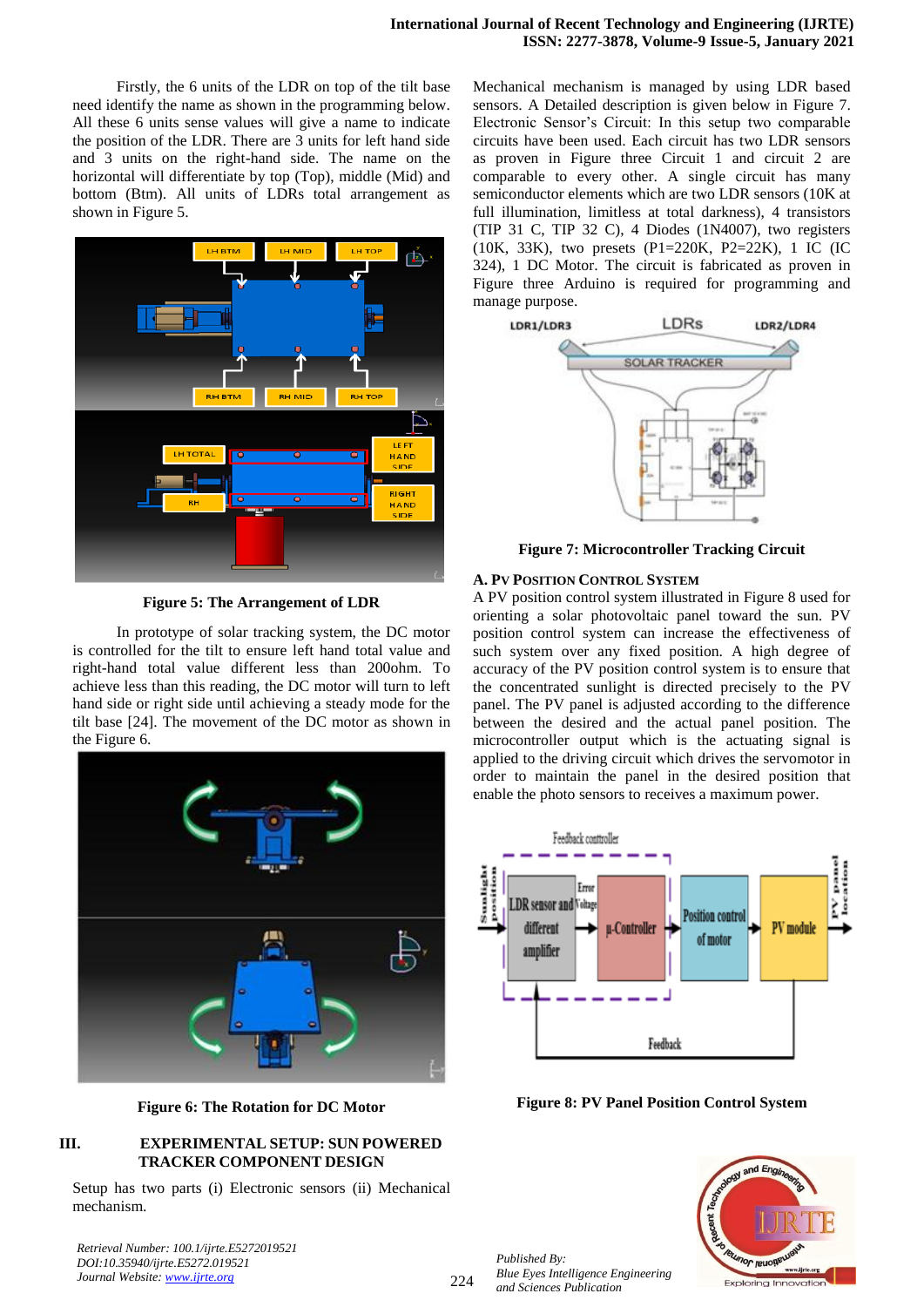## **B. MICROCONTROLLER TRACKING SYSTEM**

Solar trackers are constructed using a mix of hardware modules and Software control systems. The set-up involves micro-controller circuits, sensors, comparators, generators and electrical motors. In general, stepper-engines or servoengines are typically used. The platform on which PV cells are installed is assembled and programmed. Any of these elements are replaced by the Arduino board concept discussed in this report. The scheme of how the monitoring device works is shown in Figure 9. The device has been developed using an electric power supply machine, an Arduino board and a servo motor and an LDR, that can be used as light sensors to detect light from the sun. In order to attain the MPP the device is powered in contrast to the heat. Therefore, the solar cells retain their perpendicular (90 degree) position to the sky light, while the tracking unit bends towards the perpendicular. The PV Location Control (LDR) is the electrically operated system for positioning the solar panel perpendicular to the horizon. By the the time of radiant absorption, the monitoring device increases the performance of the solar panel. The sun's monitoring with the greatest level of accuracy means that the solar panel accurately receives concentrated radiant radiation. The micro-controller is the decision-maker working with a powertrain, light sensors and motors to guide the support system of the solar panel to the light of the sun. The light from the Sun is sensed by the LDR and the compartment is connected. The LDRs are placed opposite each other in the column. The four ( 4) LDRs are used in a solar multi-axis tracking device, each pair being located in an opposite direction. The voltages of the four ( 4) LDRs are equal if the solar panel is located perpendicularly. The unequal voltage produced by the sensors leads to a new location of the microcontroller, consistent with the sun 's motion. Figure 9 illustrates how the sensors are mounted on the solar tracking device with different axes.



## **Figure 9: Position of LDR**

LDR sensors are hooked up at the center of the side edges of the PV panel as proven in Figure two If there is any depth distinction in between LDR3 & LDR4 or LDR1 & LDR2 then a signal produces. This sign reaches to the manage gadget (circuit1/circuit2) and is evaluated there. Then required education signal reaches to the motor (motor2/motor1) which is connected to mechanism and the motor rotates the PV panel. LDR1 and LDR2 ship the indications to circuit1 and LDR3 and LDR4 send the alerts to circuit2. Circuit1 and circuit2 send the signals to motor2 and motor1 respectively, and also operate them. The panel

*Retrieval Number: 100.1/ijrte.E5272019521 DOI:10.35940/ijrte.E5272.019521 Journal Website: www.ijrte.org*

rotates in accordance to this manage signal and the action of the PV panel stops at the role where it without lengthen faces the Sun as shown in Figure 10.



**Figure 10: Block diagram of the setup**

## **IV. RESULTS AND DISCUSSION**

The experiment is carried out based on solar panel, which has been used to generate maximum power. This sun temperature has been measured and a constant irradiation of approximately 1000W/m2. The most extreme control of 4.64W is gotten at a voltage of 16V. The readings are arranged, and the I-V and P-V bends are plotted as appeared in Figure 11 and Figure12 distinctly.







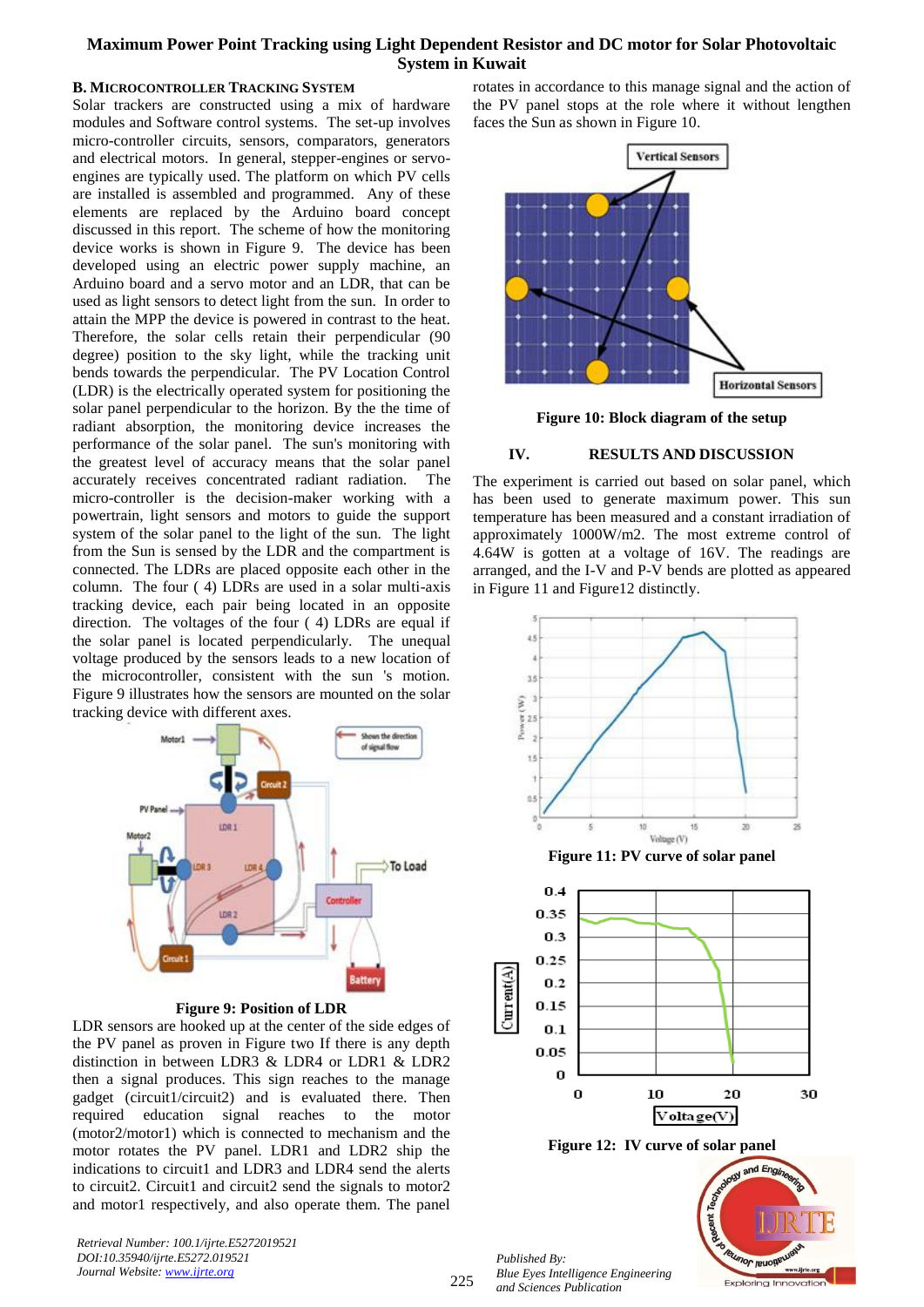While the attempt comes almost conducted for one month from 1 to 30 June 2018 have showed up in Figure 13, and 14, where the natural conditions counting temperature, sun oriented light escalated, and wind speed are nearly the same as the past. The normal control increment of the framework is 47.16% compared to the settled one. It implies amid the dry season that the model can move forward the control effectiveness over 47%, particularly in Kuwait which may be a tropical nation with two seasons.



**Figure 13: Normal control yield of tracking PV boards for one- month**



**Figure 14: Normal control yield of fix PV boards for one- month**

Figure 15 and 16 illustrates the comparison of yield vitality created by two distinctive frameworks for one-day i.e beginning from 07.00 AM until 04.00 PM, the information are taken each 30 minutes, hereas the sky is evident with greatest brightening concentrated, discuss temperature and the normal wind speed are 110 600 lux,  $36.3^{\circ}$ C and 2 m/s, separately. Based on the explore comes about, it can be known that the biggest control increment accomplished by the sun powered following framework is 192.5% of the settled PV board which happened at 09.00 AM. This appears that the radiation and temperature gotten by the following PV board are more ideal than the other. The normal control increment created by utilizing the following framework for a specific day (one  $-$  day test), is over 47% compared with the settled one.



**Figure 15: The Yield control of tracking PV boards for one- day**



**Figure 16: The Yield control of fix PV boards for oneday**

Moreover, for these techniques the choice of sampling period is very critical; if the period is too short, energy production will be very low because of the increased number of electronic switching. If the period is too long, on the other hand, the MPP cannot be closely followed when rapid irradiance variation occurs. The purposes of the next tests are to investigate the dynamic characteristics of a PV system and to calculate the amount of power, voltage and current using the described MPPT controller. It should be noted that the generated power of has the same shape as the solar insulation input, the only difference is a small transient from the rapid insulation variation by using P&O and IC techniques. Comparing the output array voltage, it can be observed that the CV method is more stable with solar insulation variation. In particular due to lack of space, Figure 17 show the selected responses of the PV array using the IC, P&O and CV algorithms. In the first test, the MPPT controller is tested under a sunny day, and then cloudy and partially cloudy days to calculate the amount of the oscillation in PV operating points. The dynamic response of the PV array indicated that the CV technique delivers the more stable voltage, current and power waveforms with negligible oscillation amplitudes.



*Retrieval Number: 100.1/ijrte.E5272019521 DOI:10.35940/ijrte.E5272.019521 Journal Website: www.ijrte.org*

*Published By:*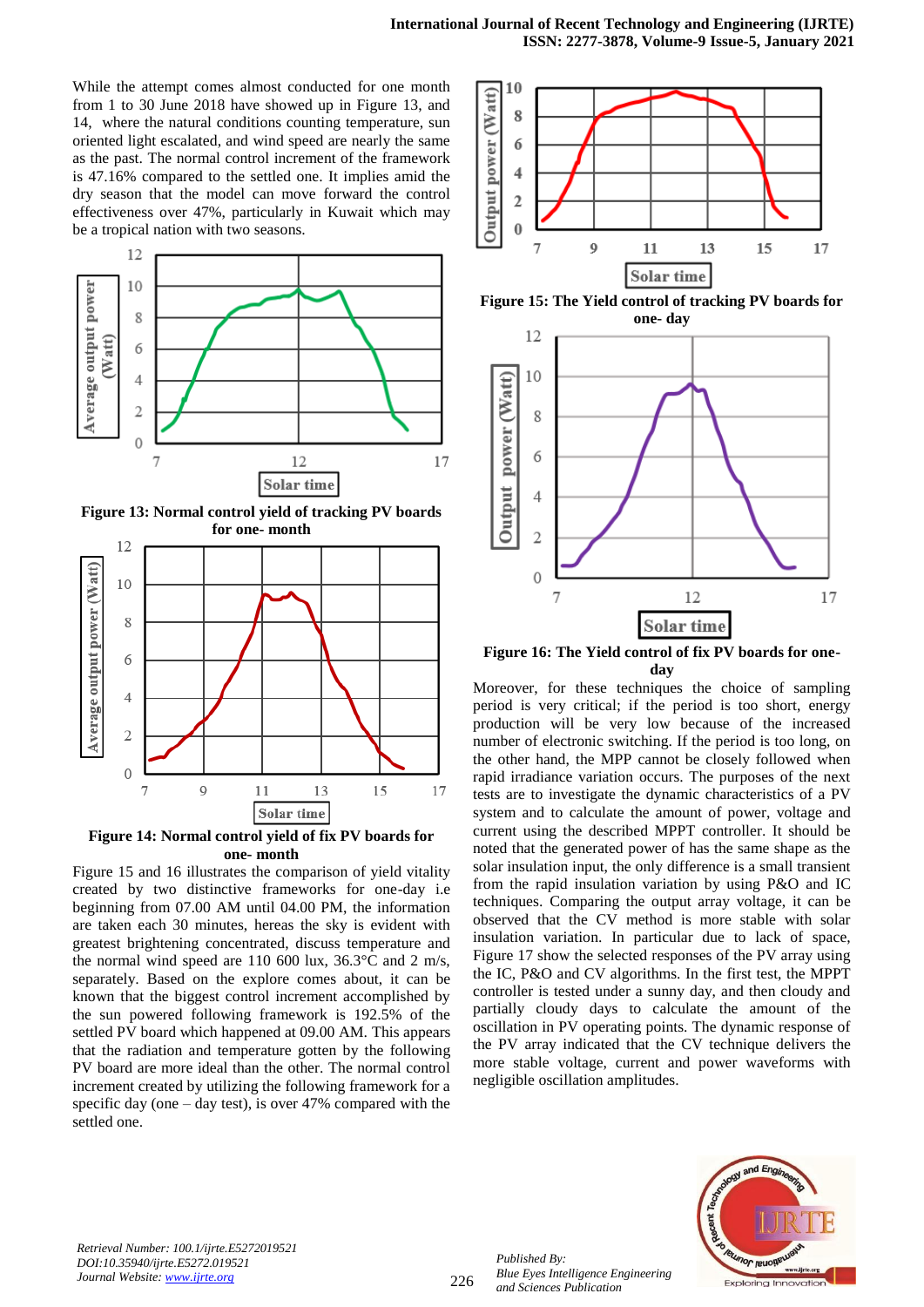

**Figure 17: Radiation & Temperature (26th June)**

## **V. CONCLUSION**

A microcontroller base control system has been used and power gain can be increased of PV panels. The PV panels have been generated maximum output power and it is trying to give maximum efficiency above 47%, which had been compared with fixed PV panel. To sum up, Microcontroller based control and sensor-based tracking systems are highlighting solar tracking system which is performing based on efficiency through renewable energy. The hardware of a low price computerized photo voltaic power trapping device has been designed and effectively implemented. The designed that device which ensures 25 to 30% of more electrical electricity conversion than the contemporary static picture voltaic module system. Several tracker applied sciences at present are available on the market. Four LDRs are applied on the solar panel system to calculate the strength of solar radiation. The proposed solar monitoring device will automatically map the sunlight with the highest power point. Thus it is possible to improve the efficiency and strength of solar power output.

#### **REFERENCES**

- 1. Sontake, V.C., V.R.J.R. Kalamkar, and S.E. Reviews, Solar photovoltaic water pumping system-A comprehensive review. 2016. 59: p. 1038-1067.
- 2. Lupangu, C., R.J.R. Bansal, and S.E. Reviews, A review of technical issues on the development of solar photovoltaic systems. 2017. 73: p. 950-965.
- 3. Mollik, S., et al., Prospects, progress, policies, and effects of rural electrification in Bangladesh. 2016. 65: p. 553-567.
- 4. El-Kholy, E., et al., High Performance Direct Torque Control for Induction Motor Drive Fed from Photovoltaic System. 2015. 9(11): p. 1285-1294.
- 5. Jumaat, S.A. and M.H. Othman. Solar energy measurement using arduino. in MATEC web of conferences. 2018. EDP Sciences.
- 6. Karatepe, E. and T.J.I.R.P.G. Hiyama, Artificial neural network-polar coordinated fuzzy controller based maximum power point tracking control under partially shaded conditions. 2009. 3(2): p. 239-253.
- 7. Saied, M., et al., Optimal design parameters for a PV array coupled to a DC motor via a DC-DC transformer. 1991. 6(4): p. 593-598.

*Retrieval Number: 100.1/ijrte.E5272019521 DOI:10.35940/ijrte.E5272.019521 Journal Website: www.ijrte.org*

- 8. Pandey, A., et al., Recent advances in solar photovoltaic systems for emerging trends and advanced applications. 2016. 53: p. 859-884.
- 9. Karatepe, E. and T.J.R.E. Hiyama, Polar coordinated fuzzy controller based real-time maximum-power point control of photovoltaic system. 2009. 34(12): p. 2597-2606.
- 10. Iqbal, A., H. Abu-Rub, and S.M. Ahmed. Adaptive neuro-fuzzy inference system based maximum power point tracking of a solar PV module. in 2010 IEEE International Energy Conference. 2010. IEEE.
- 11. Ahmed, N.A. and A. Al-Othman. Photovoltaic system with voltagebased maximum power point tracking using support vector machine. in 2010 5th IEEE Conference on Industrial Electronics and Applications. 2010. IEEE.
- 12. Rajesh, R., M.C.J.R. Mabel, and s.e. reviews, A comprehensive review of photovoltaic systems. 2015. 51: p. 231-248.
- 13. Mohamed, S.A. and M.J.S.A.S. Abd El Sattar, A comparative study of P&O and INC maximum power point tracking techniques for gridconnected PV systems. 2019. 1(2): p. 174.
- 14. Ravi, N., M.J.I.J.o.E. Ravi, and T. Research, A study on Maximum Power Point Tracking techniques for Photovoltaic systems. 2015. 3: p. 189-196.
- 15. Al-Enezi, F., et al., Modelling and Simulation of a Grid-Connected PV System based on Efficient Maximum Power Point Tracking Algorithm. 2014. 4(11): p. 1-9.
- 16. Venugopal, C. and P.R. Subramaniam, The maximum power point tracking using fuzzy logic algorithm for dc motor based conveyor system, in Intelligent Decision Support Systems for Sustainable Computing. 2017, Springer. p. 115-138.
- 17. Mohamed, M.A.-E.-H., A.Y.J.I.J.o.E. Abdelaziz, Science, and Technology, Accurate modeling and maximum power point detection of photovoltaic module using a few collected data. 2018. 10(2): p. 1- 9.
- 18. Nkambule, M., A. Hasan, and A. Ali. Proportional study of Perturb & Observe and Fuzzy Logic Control MPPT Algorithm for a PV system under different weather conditions. in 2019 IEEE 10th GCC Conference & Exhibition (GCC). 2019. IEEE.
- 19. Bing, W., Z. Jian-Liang, and Z. Yi-Ming. An identification method of solar cell parameters based on maximum power point. in Proceedings of the 31st Chinese Control Conference. 2012. IEEE.
- 20. Hammad, B., et al., Performance and economic comparison of fixed and tracking photovoltaic systems in Jordan. 2017. 80: p. 827-839.
- 21. Mahfouz, M. and M.A. El-Sayed. Modeling and Control of Micro Grid Powered by Maximum Power PV Array and Fixed Speed Wind Energy Conversion System. in International Conference on Renewable Energies and Power Quality (ICREPQ'13). 2013.
- 22. Lu, H., L. Lu, and Y.J.A.E. Wang, Numerical investigation of dust pollution on a solar photovoltaic (PV) system mounted on an isolated building. 2016. 180: p. 27-36.
- 23. Sadat-Mohammadi, M., et al. A Comprehensive Financial Analysis for Dual-Axis Sun Tracking System in Iran Photovoltaic Panels. in 2018 Smart Grid Conference (SGC). 2018. IEEE.
- 24. Alajmi, B.N., M.I. Marei, and I.J.I.T.o.P.E. Abdelsalam, A Multiport DC–DC Converter Based on Two-Quadrant Inverter Topology for PV Systems. 2020. 36(1): p. 522-532.
- Mas'ud, A.A., et al., A review on the recent progress made on solar photovoltaic in selected countries of sub-Saharan Africa. 2016. 62: p. 441-452.



## **AUTHOR PROFILE**

**Khaled S AlRasheed** (B.Sc.Eng 1998-MS 2010),is currently an Senior specialized engineer at Public Authority for Applied Education and Training-Higher Institute of Energy(HIE)-Electrical Power Department (PAAET). He received B. Eng. (V Good) in Electrical and Electronics Engineering from New Mexico State University (USA), and later received MSc from University of Mansour Egypt in Electrical Engineering. He was later Leadership at HIE-Students Affairs

(2012-2016), then a Leadership at HIE-Training Committee, and Adviser in the scientific club in Kuwait (Since 2008).His current Studying a PHD in Islamic International University of Malaysia since 2015.Interest in Renewable Energy (solar), Power Electronics.